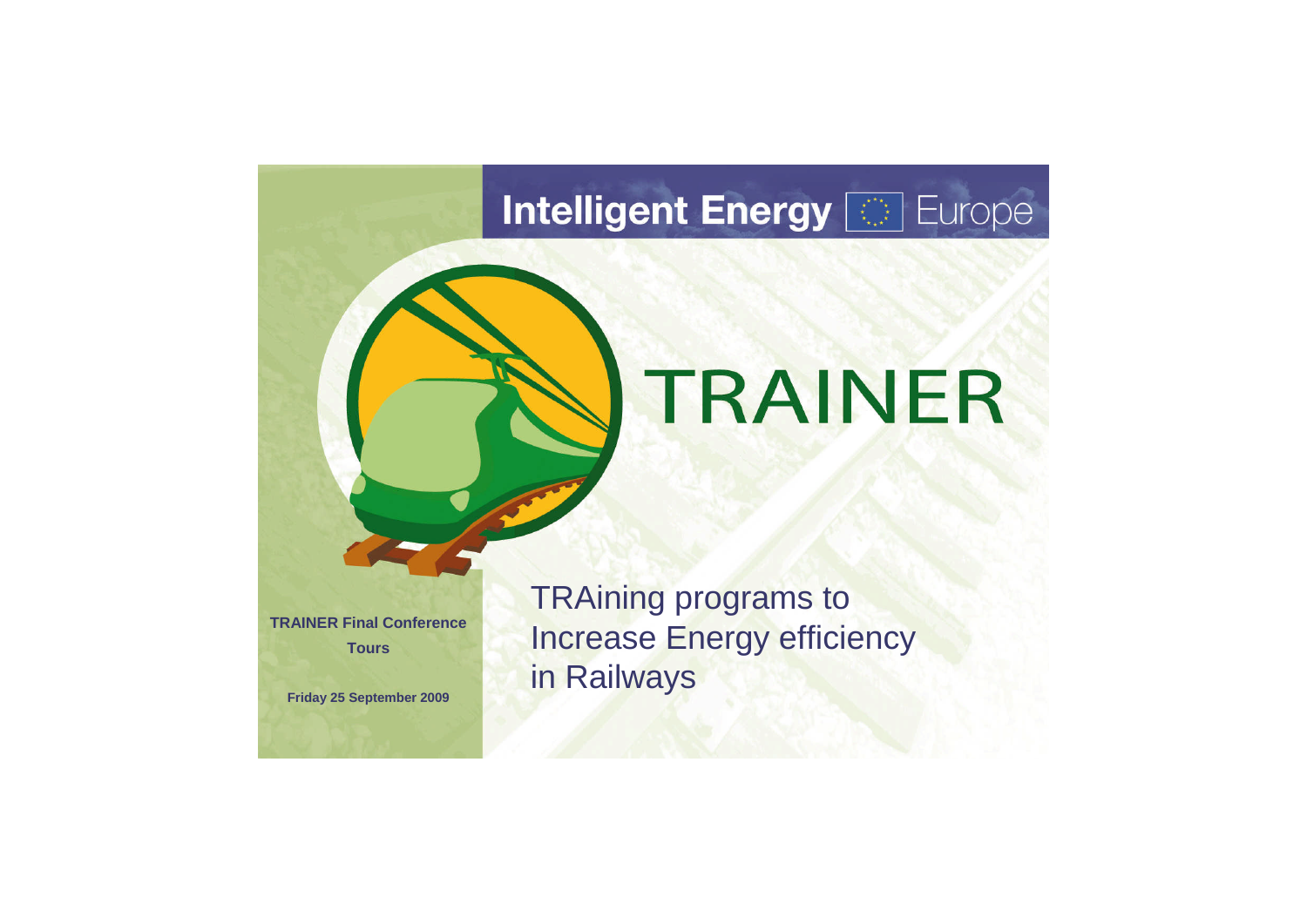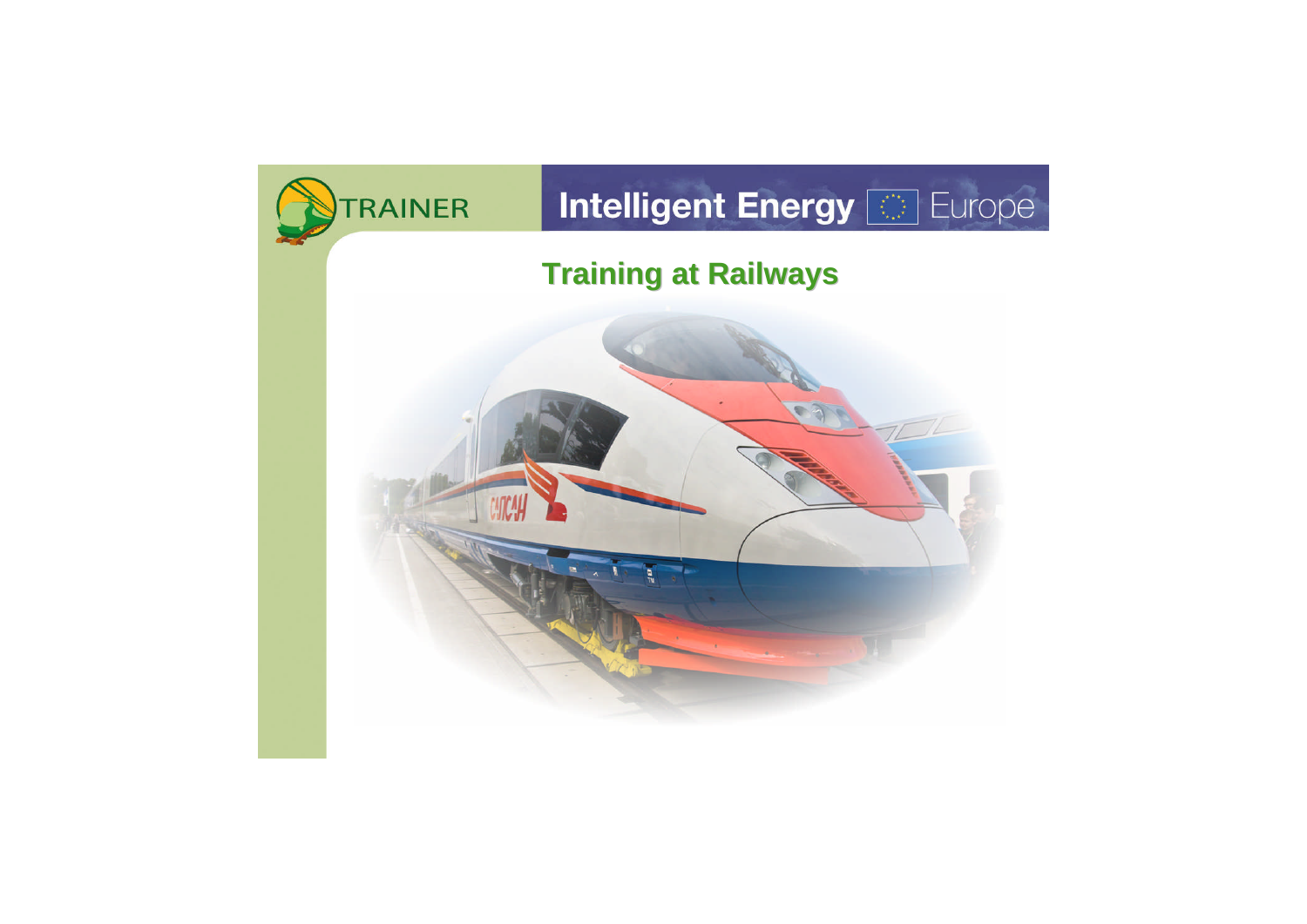

## **Intelligent Energy [65] Europe**

### **Didactic skills**

**Didactics =** "education science" or "the art of teaching"

**Paul Offerman**

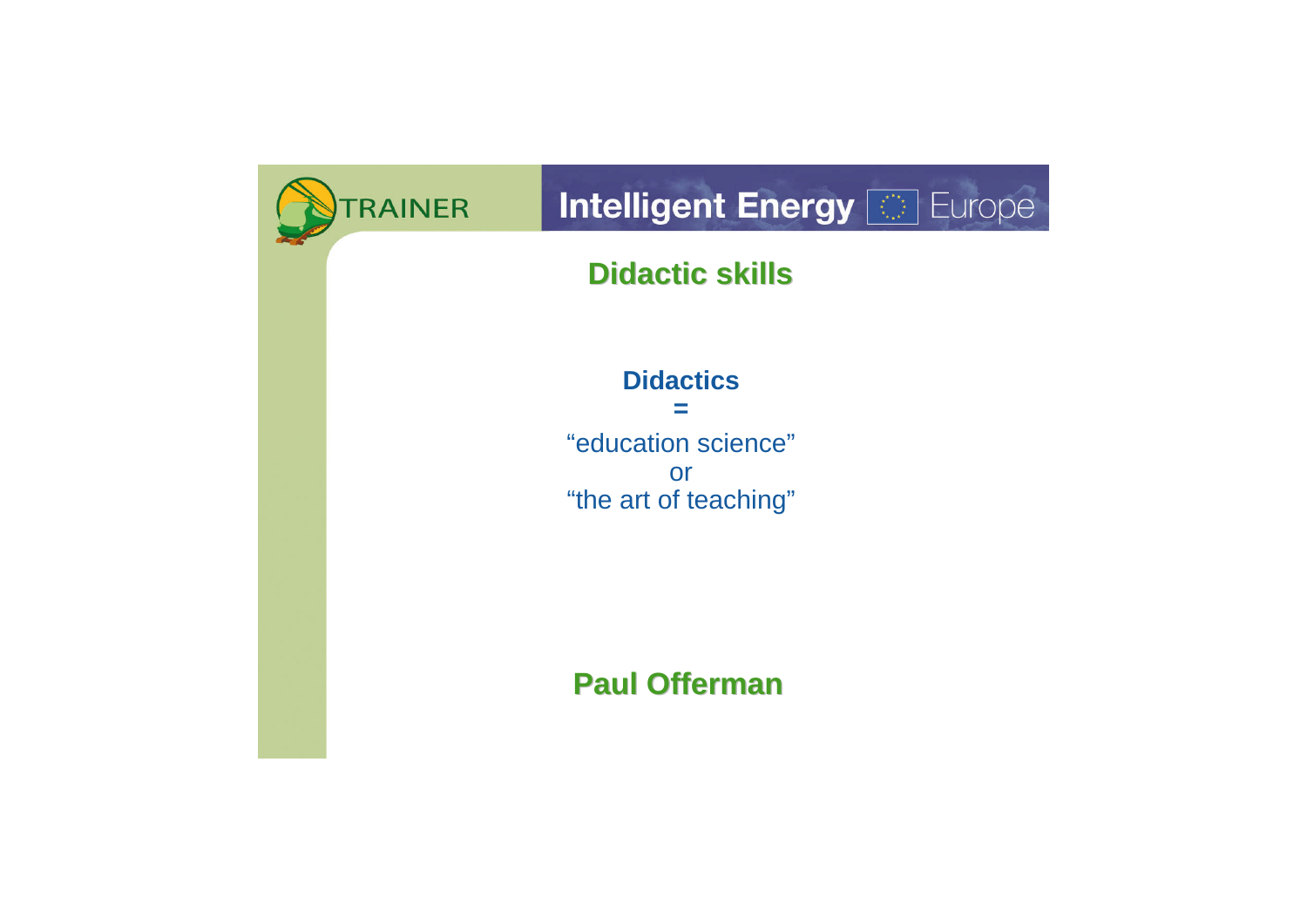## Intelligent Energy

Learning is a process during which more or less permanent behavioural changes or potential behavioural changes occur under the influence of experiences.

Teaching-learning situation = the situation in which the educational/mentoring activities take place.

For example: do we use a train, a simulator, a classroom, elearning or combinations thereof during training.

Components are:

- learning content
- learning activity
- didactic working methods

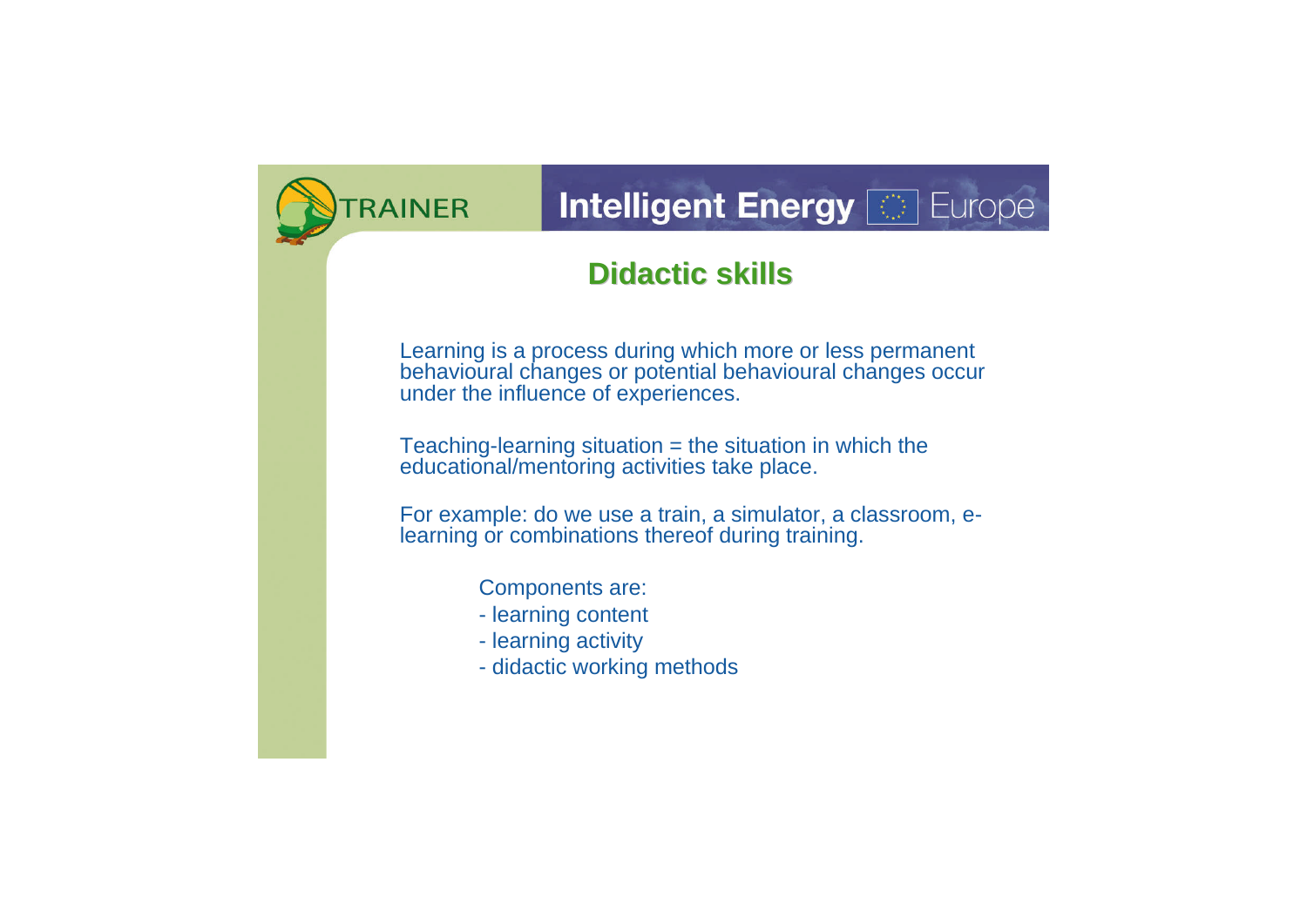## Intelligent Energy

### **Seven didactic key questions**

- 1. What do I want to achieve in this part (at this stage) of the learning process of this/these student(s)? - did I set proper goals and have they been verified by management?
- 2. At what point should I commence the learning process? - is the train driver experienced or inexperienced?
- 3. Which learning content or subject should I offer to close the gap between the objectives and the initial situation?
	- have the train drivers been prepared on the subject of eco-driving?
	- how much resistance should I expect?

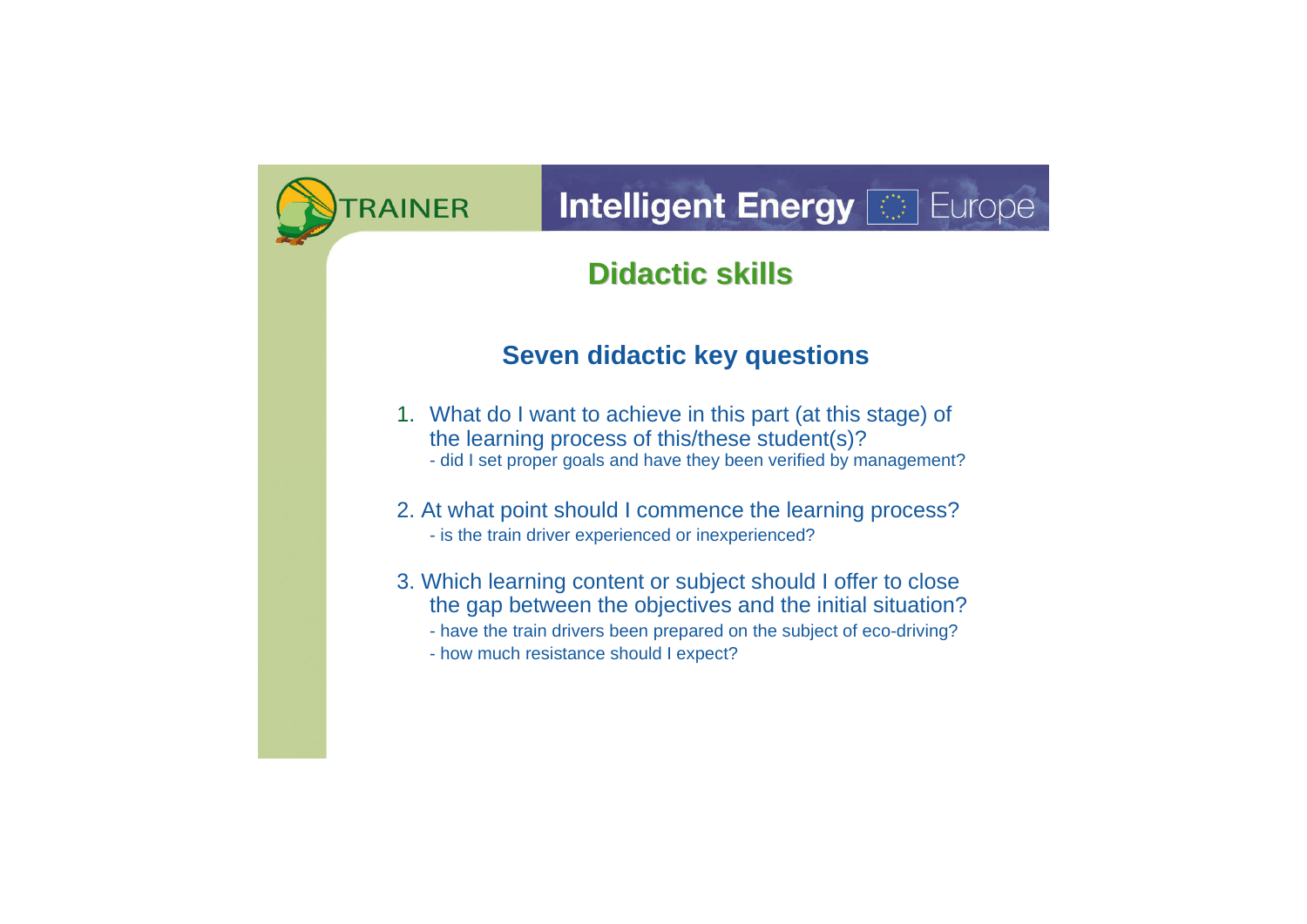## **Intelligent Energy [63] Europe**

### **Seven didactic key questions**

- 4. Which learning activities do(es) the student(s) have to complete to process the learning content and therefore realise the objective(s)?
	- do we need a demo drive with the train?
	- can I give them material for self-study?
- 5. As an instructor/mentor, what can I do to influence the learning process of students, or in other words: which didactic working method should I use?
	- which position should I take?
	- am I the instructor, sounding board, inspector, or all of those?

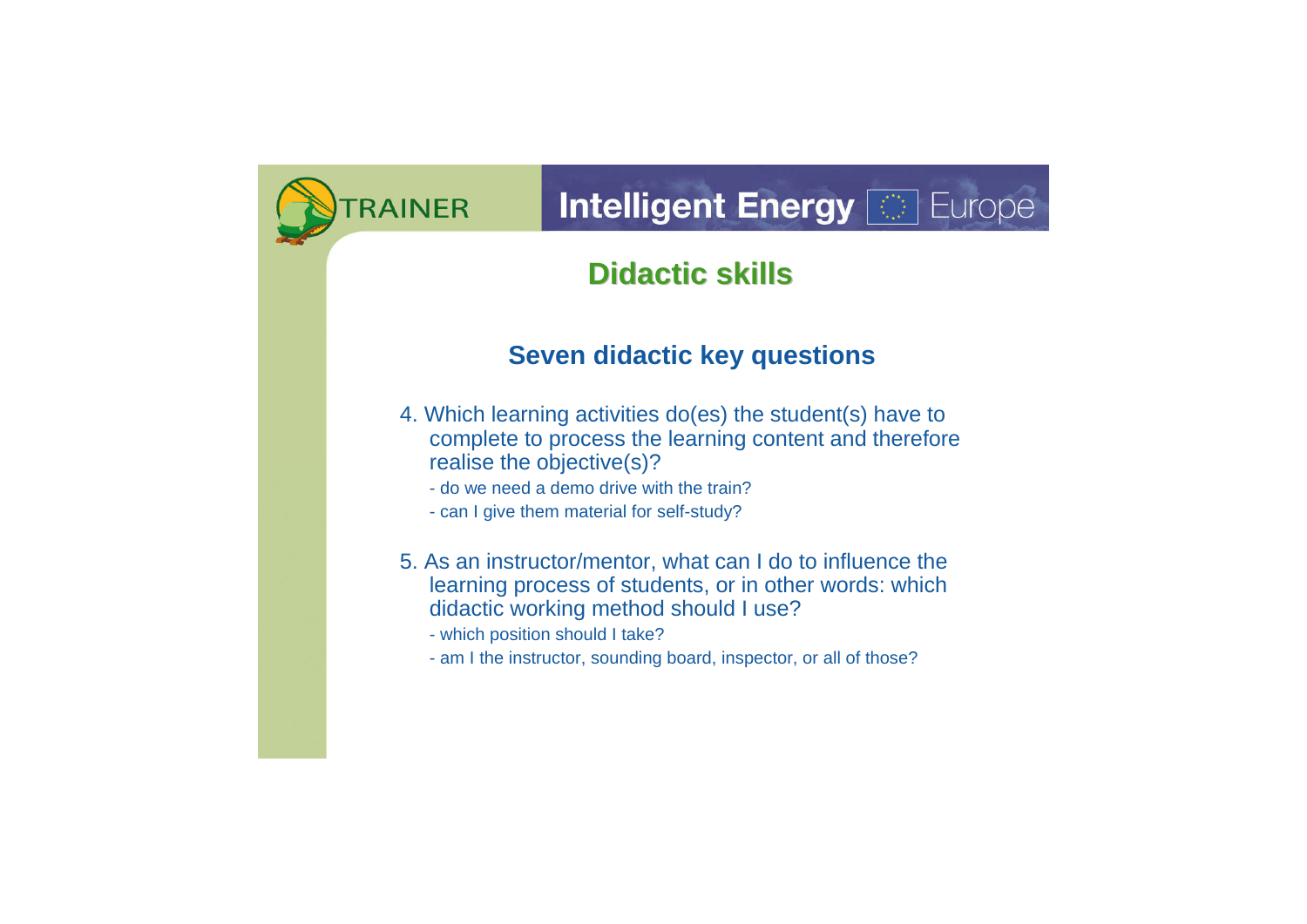## Intelligent Energy

### **Seven didactic key questions**

#### 6. Teaching/learning tools

- do I develop teaching/learning tools myself?
- can I use existing tools?
- which trains are suited for training purposes?
- 7. How do we verify that we have achieved what we wanted and whether we achieved this in the best possible way?
	- is there any equipment available to measure energy use?
	- am I able to measure the actual use of fuel and power?
	- if not, which data can I use to demonstrate the effect of eco-driving?

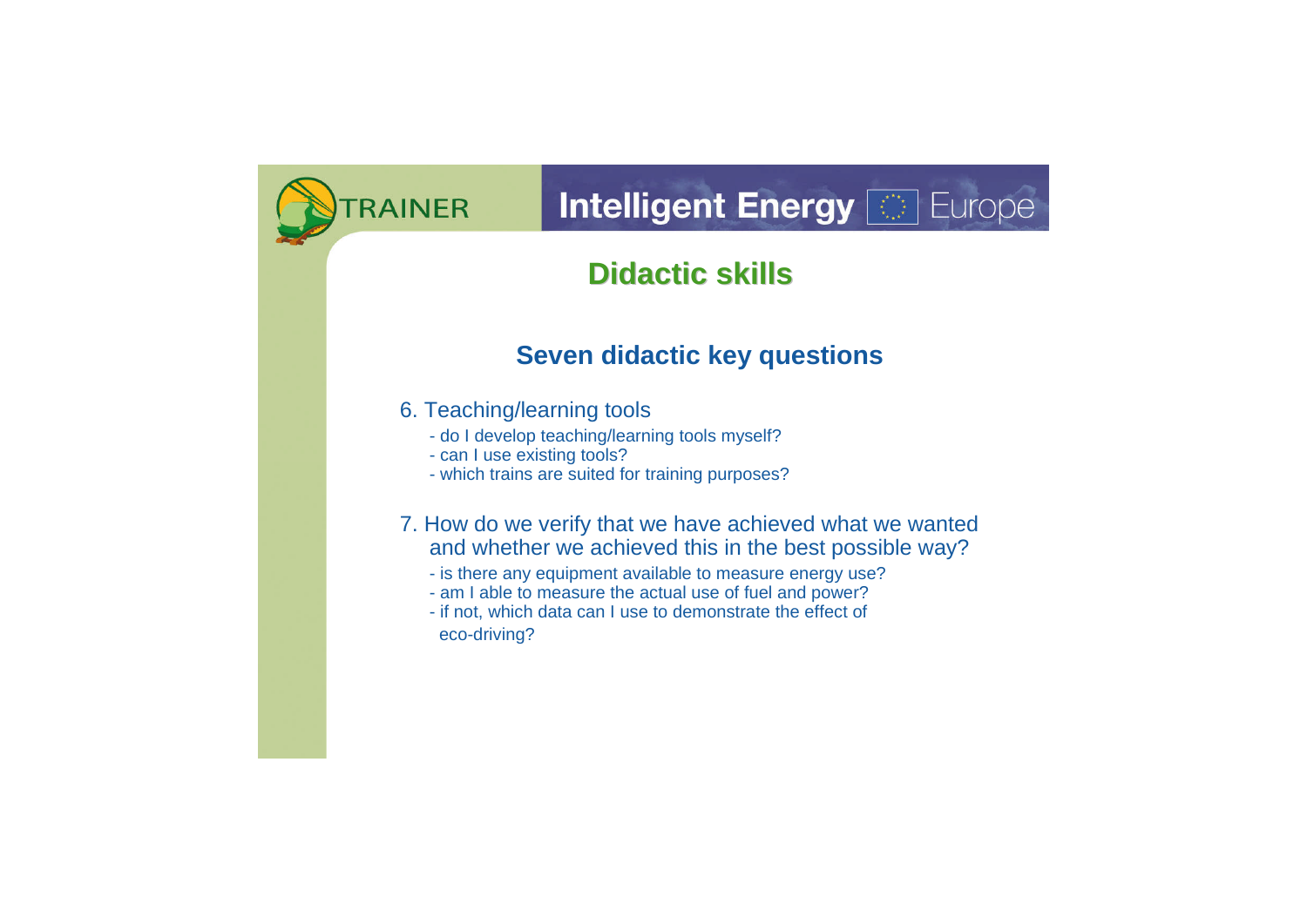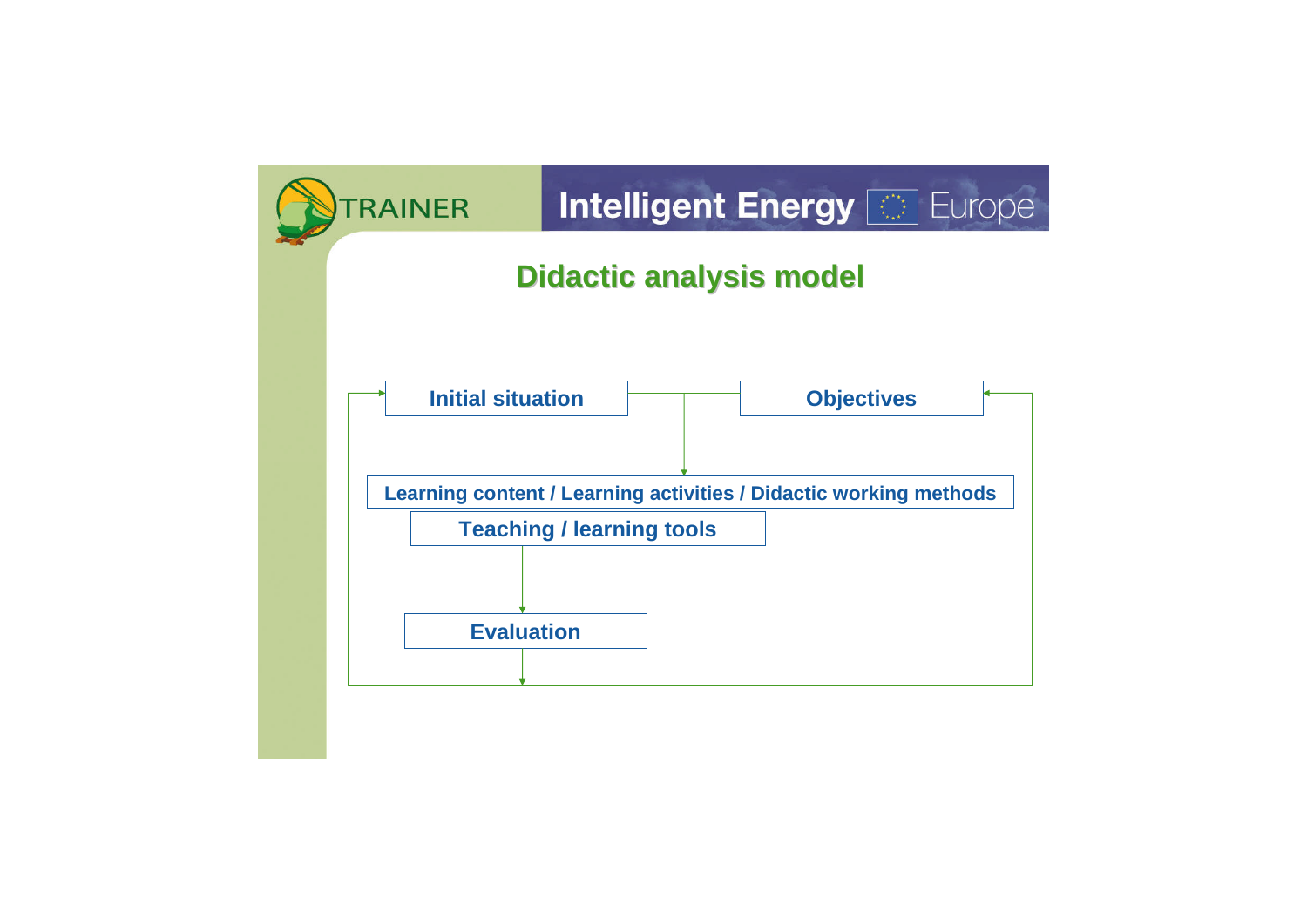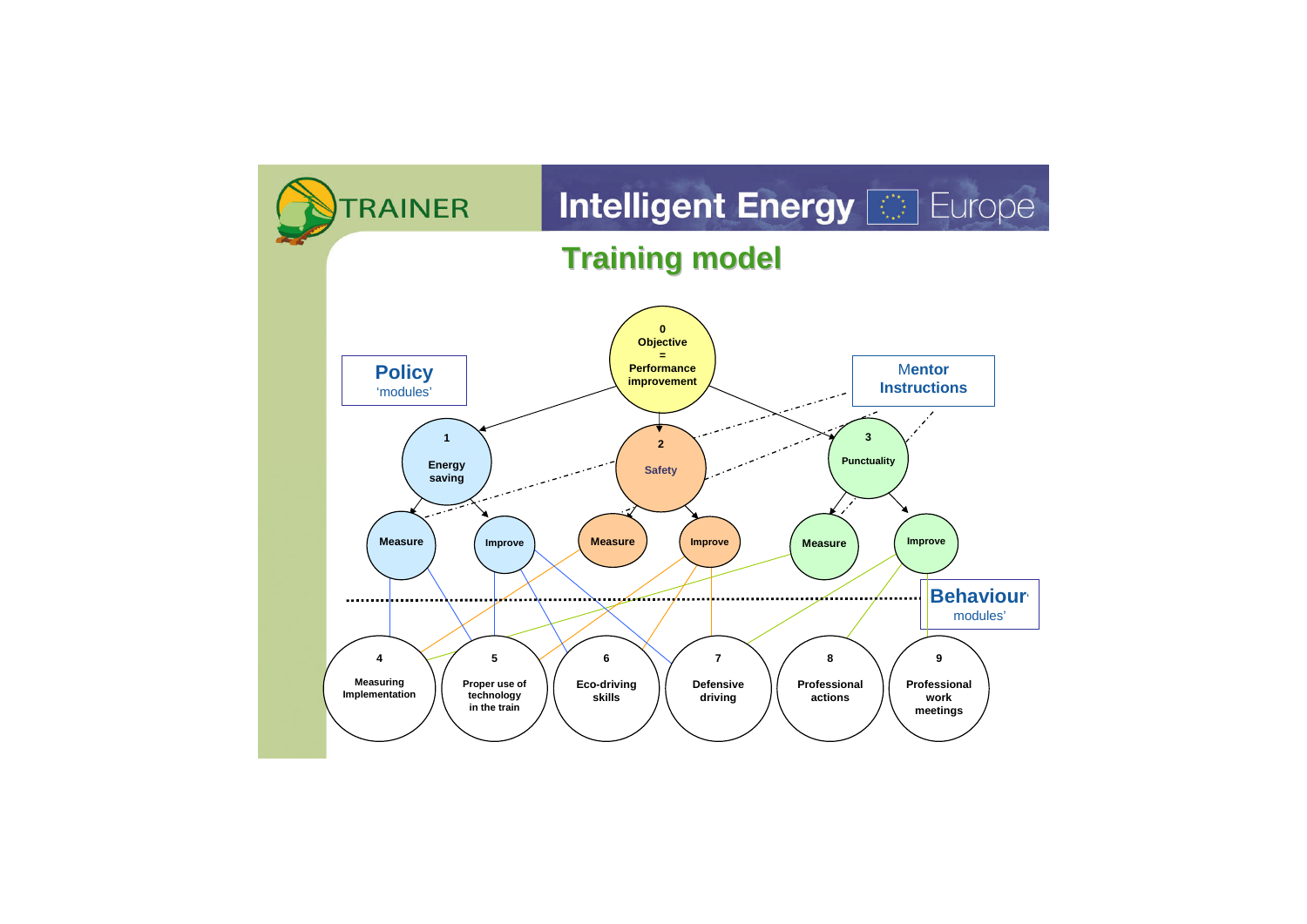

## Intelligent Energy

### **Establish training objectives first**

- 1. This allows for proper preparations.
- 2. It creates clarity for all participants.
- 3. Evaluation and assessment can be thoroughly preplanned and prepared and will be less random.
- 4. Training can take place in an efficient manner.

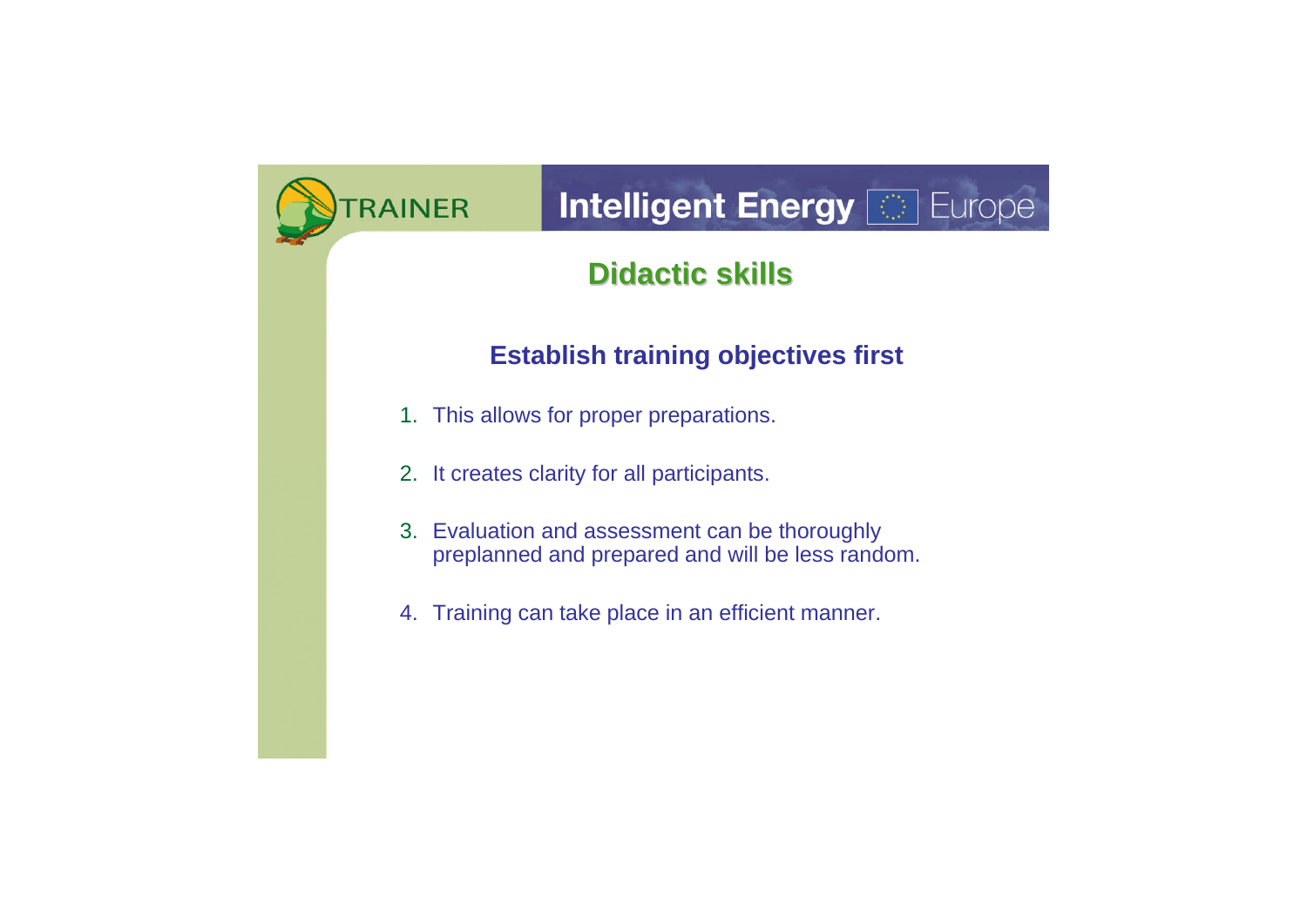## **Intelligent Energy [63] Europe**

### **Clear training objectives**

- 5. Stimulates proper build-up of the entire training course.
- 6. Defining objectives increases awareness.
- 7. Defining objectives can boost motivation.
- 8. The objectives' feasibility becomes more apparent.
- 9. Clearly defined objectives provide material for final testing.

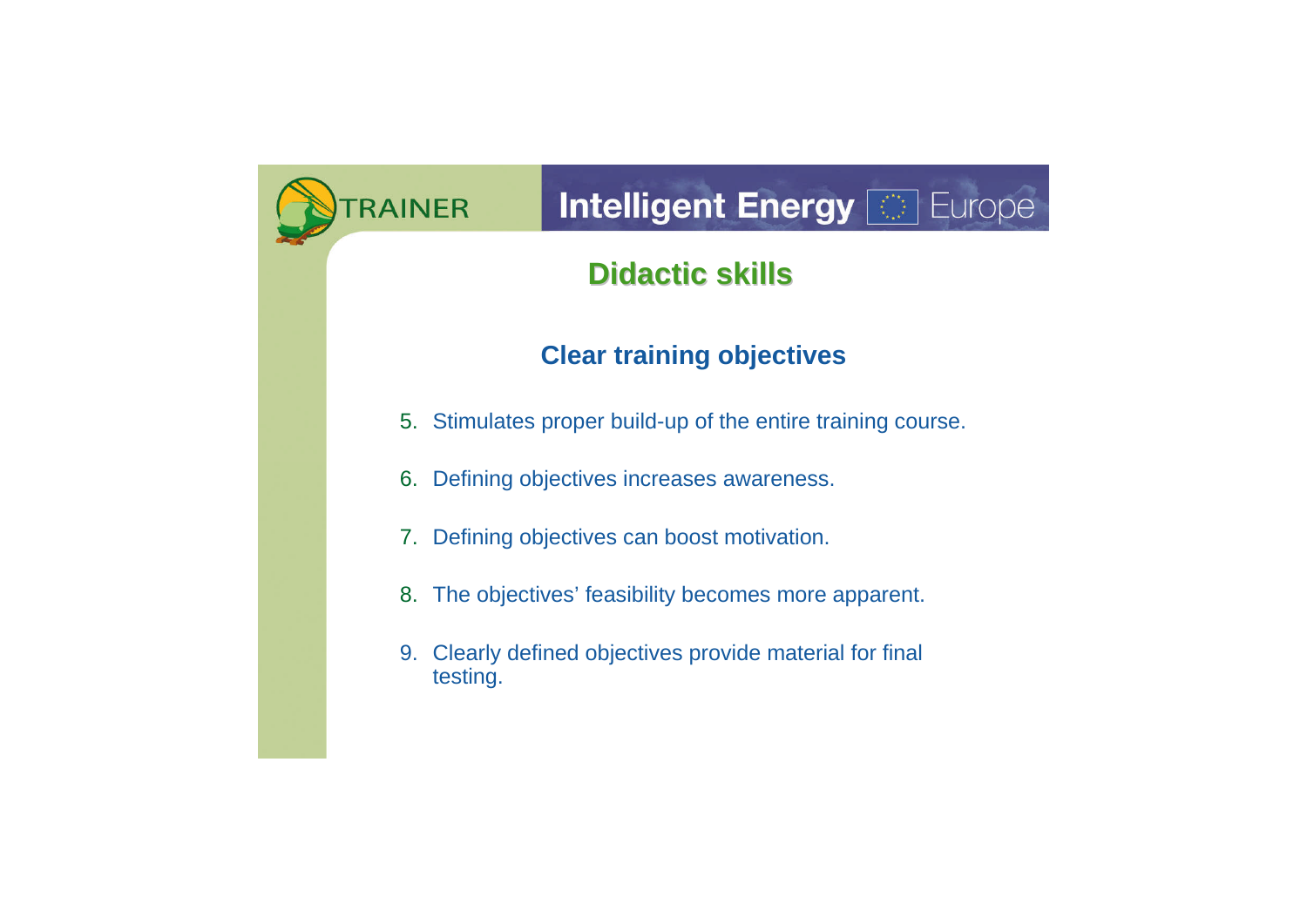## **Intelligent Energy [63] Europe**

### **Types of objectives**

#### **Training objectives:**

- Open objectives
- Closed objectives

#### **Order of learning objectives:**

- Cognitive area
- Skills area affective area

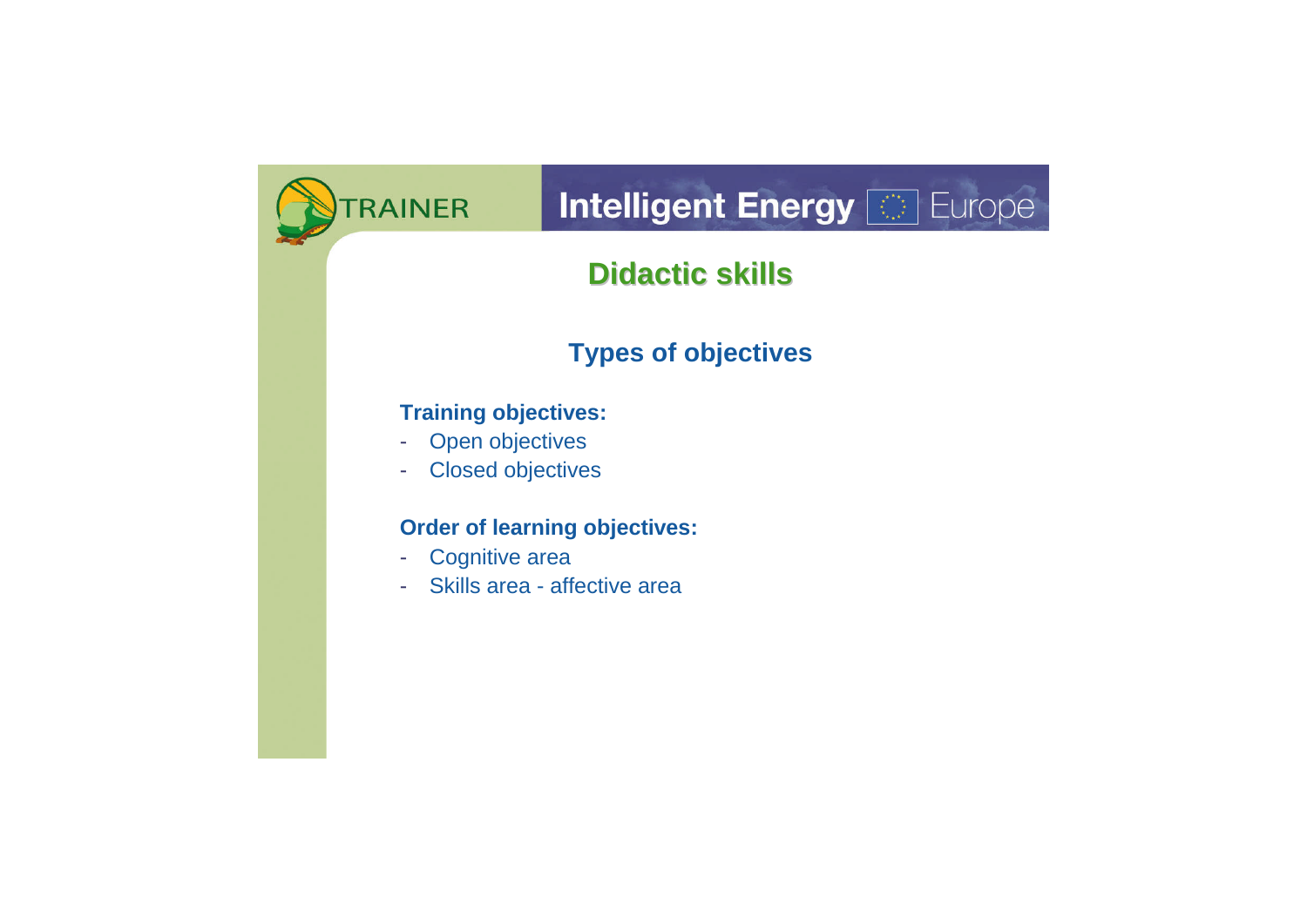

## **Intelligent Energy [63] Europe**

### **Didactic working methods / learning activity**

- Lecture format
- Discussion format
- Assignment format

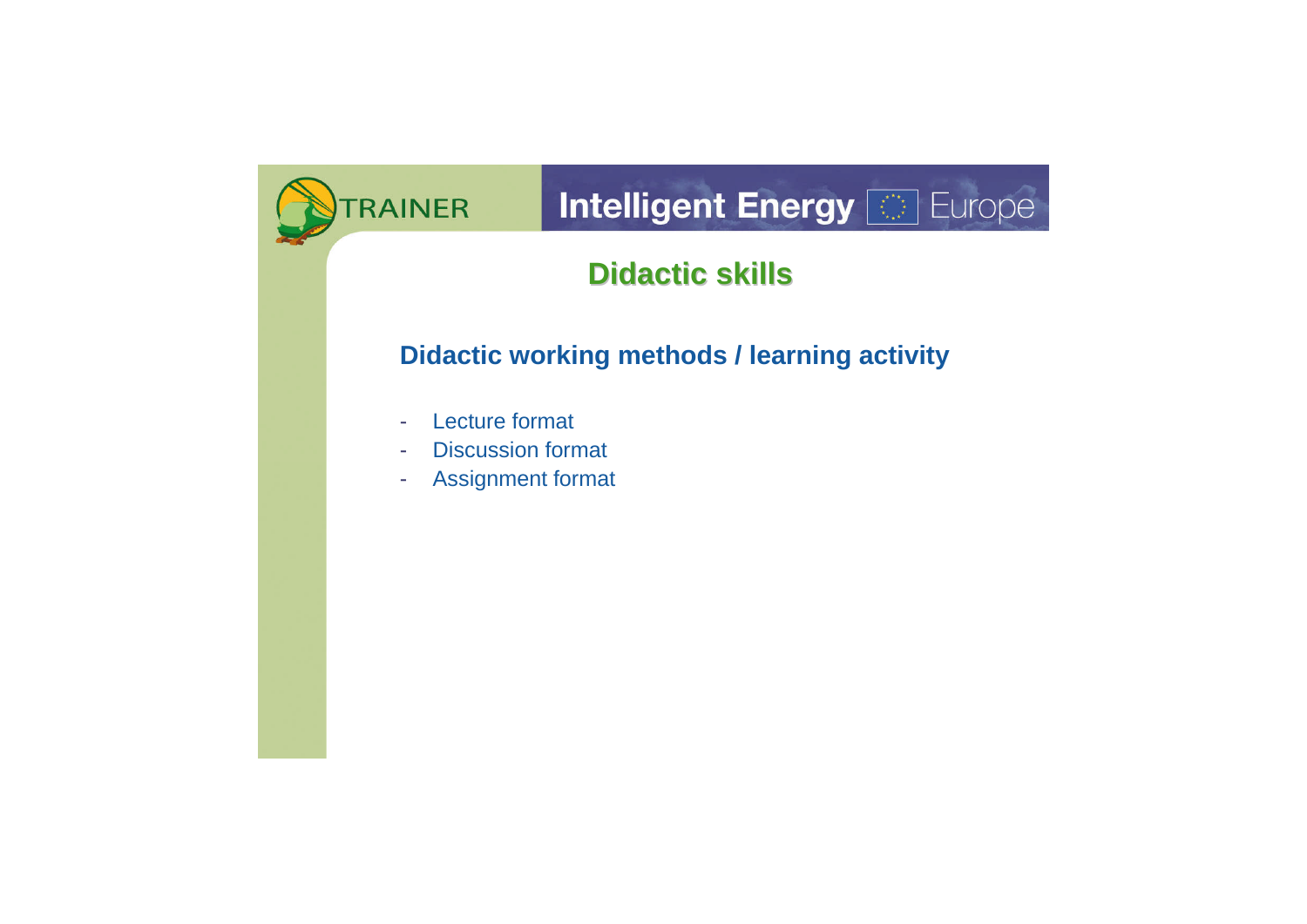

## **Intelligent Energy [63] Europe**

### **Lesson implementation**

- Learning plan
- Teacher manual or Training scenario
- Subject matter

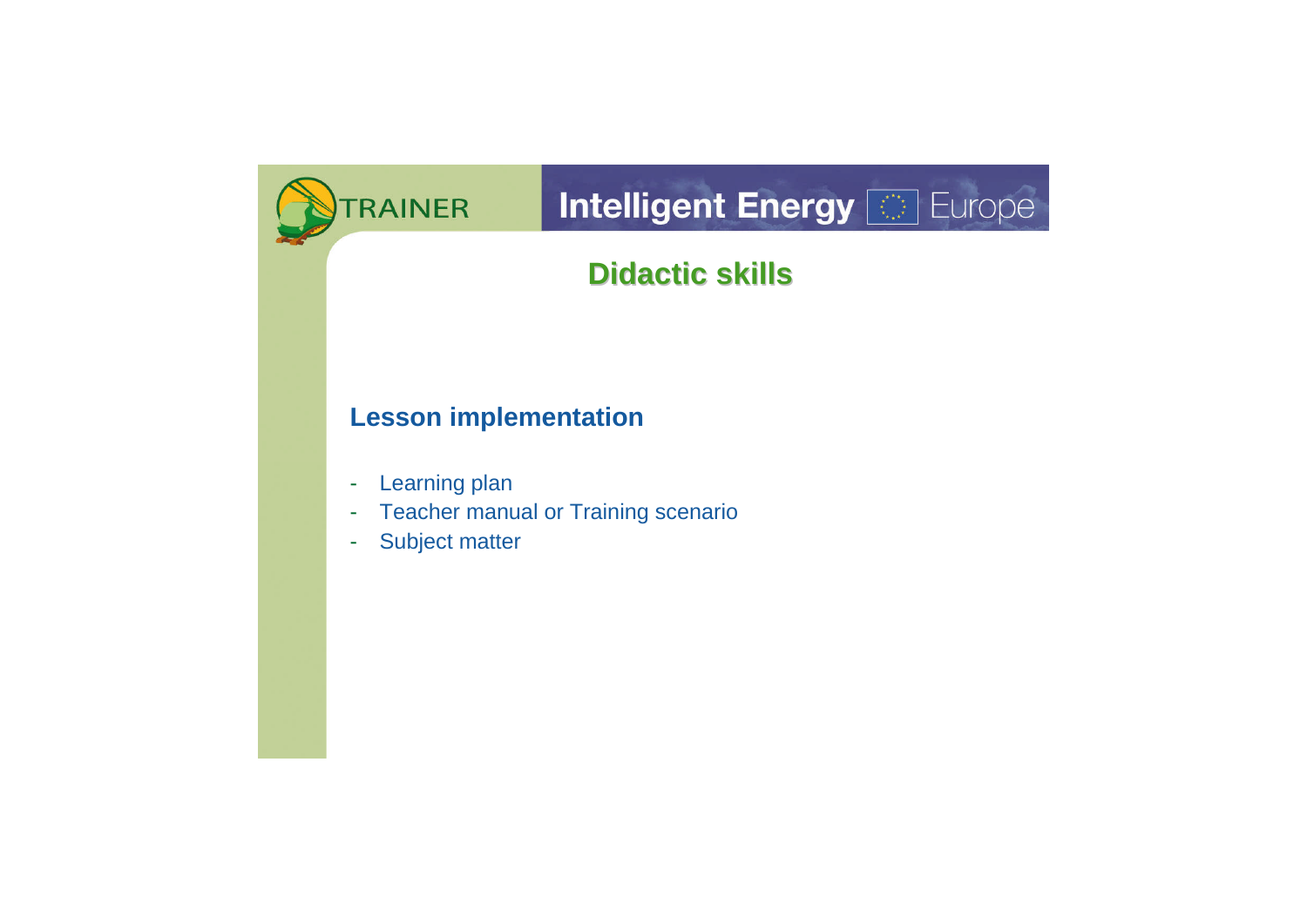

## **Intelligent Energy [65] Europe**



### **Stages in the role as mentor/trainer**

| <b>Motivator</b>                                  | <b>Demonstrator</b>           | <b>Mentor</b>                                                                   | <b>Corrector</b>                                                                  |
|---------------------------------------------------|-------------------------------|---------------------------------------------------------------------------------|-----------------------------------------------------------------------------------|
| <b>Motivation stage</b>                           | Demo stage                    | <b>Mentor stage</b>                                                             | <b>Correction stage</b>                                                           |
| <b>Student is listening</b>                       | <b>Student is</b><br>watching | Autonomous<br>work                                                              |                                                                                   |
| <b>Mentor explains</b><br>"what', "why",<br>"how" | <b>Mentor</b><br>demonstrates | <b>Mentor coaches</b><br>student while<br>student is<br>working<br>autonomously | <b>Mentor corrects</b><br>students while<br>student is<br>working<br>autonomously |
| <b>Auditory</b>                                   | <b>Visual</b>                 | <b>Motor</b>                                                                    | <b>Ratio/emotion</b>                                                              |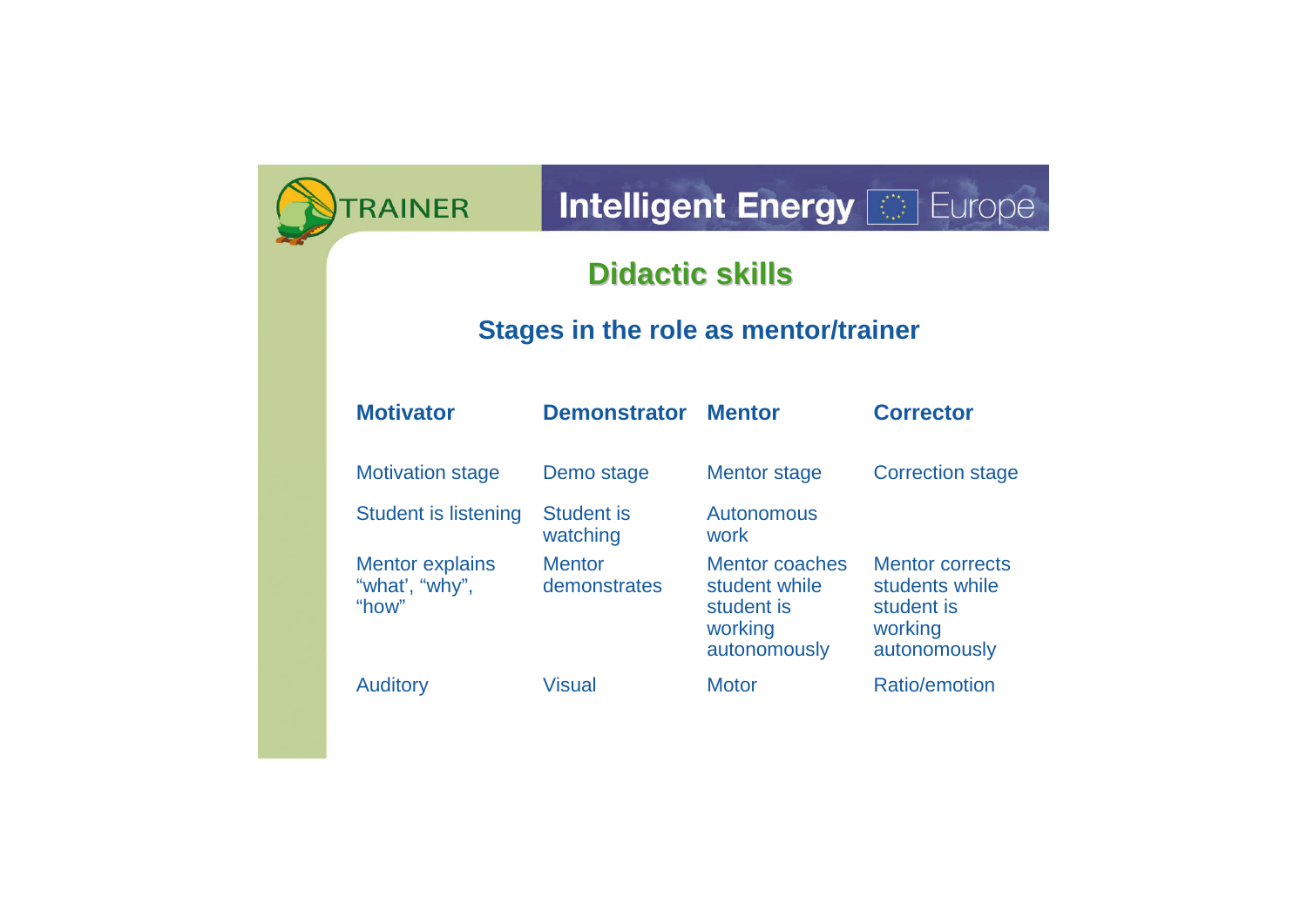## **Intelligent Energy [63] Europe**

### **Teaching / learning tools**

Tool selection based on:

**Suitability** Level of difficulty Cost/Budget **Availability** 

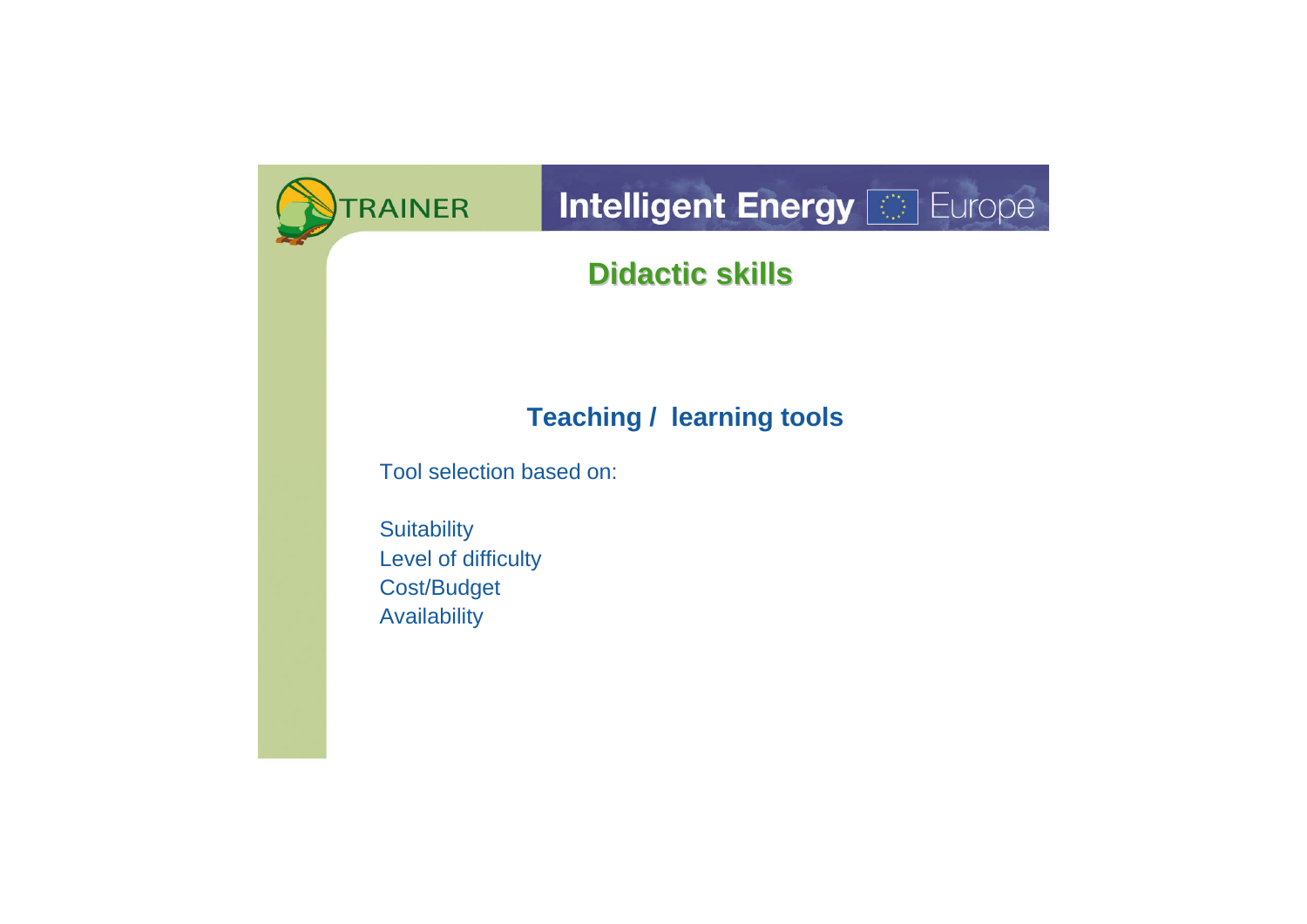

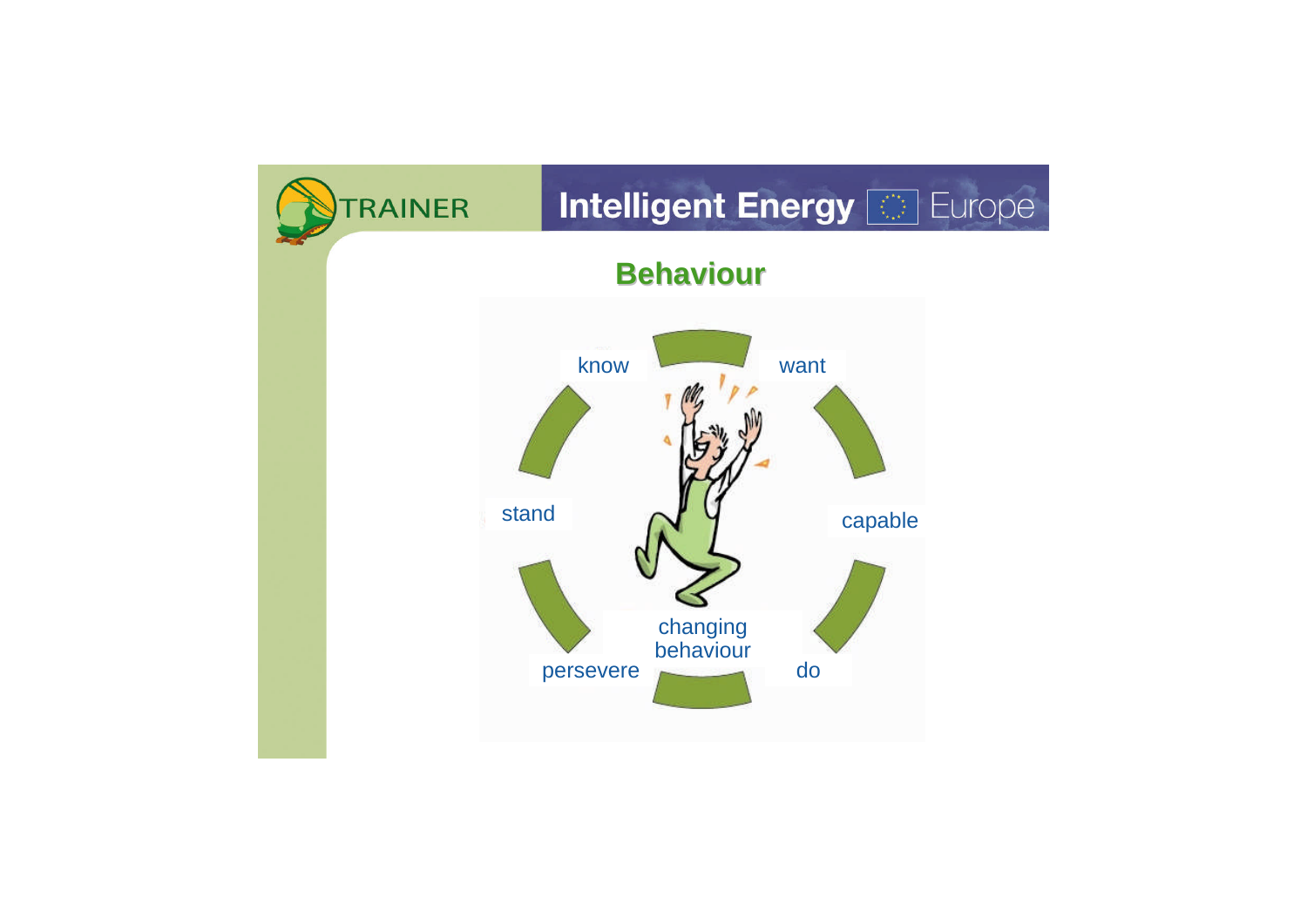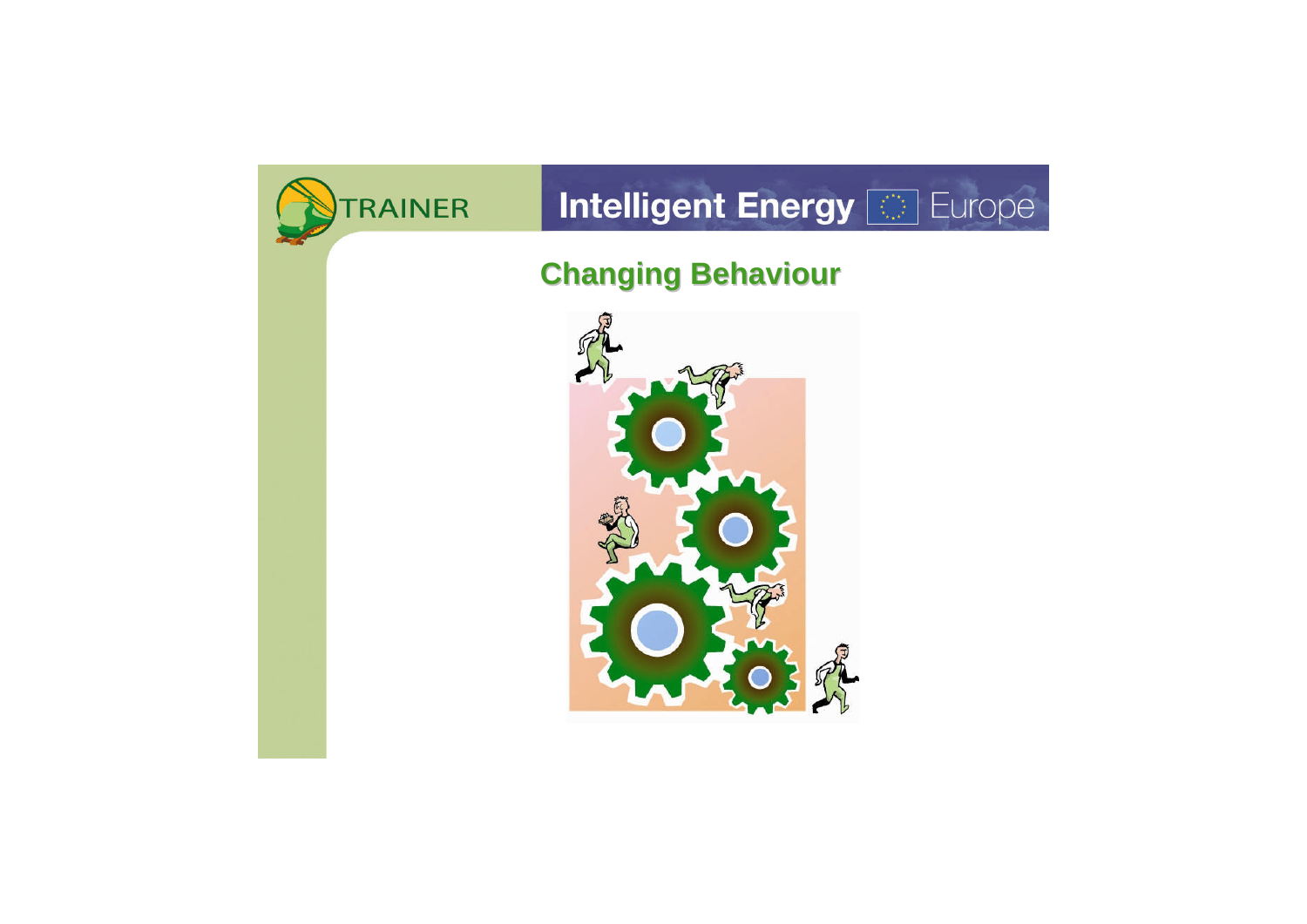

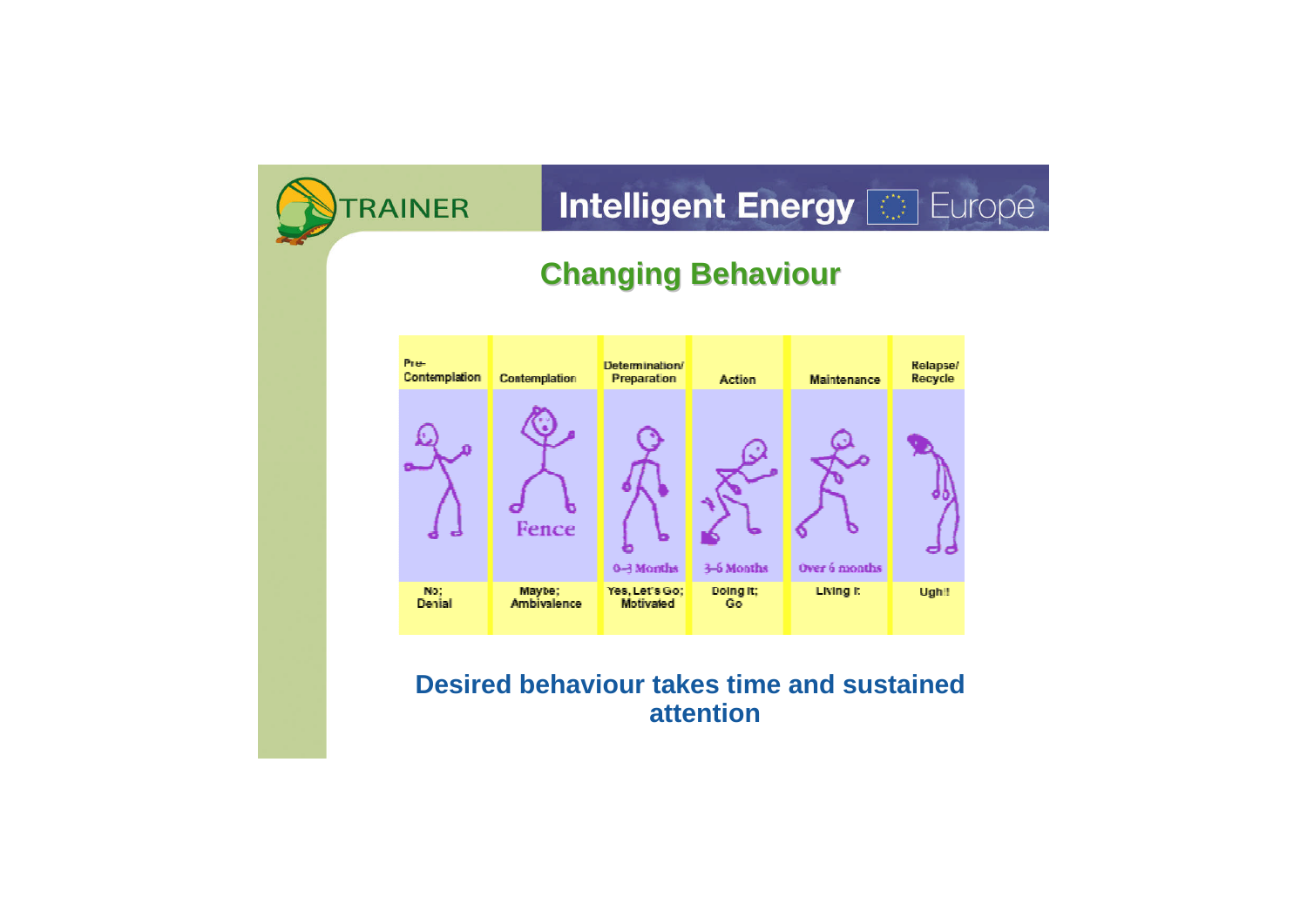## **Intelligent Energy <b>&** Europe

### **Investment versus results**

### **Main rule**

- Minor investment = Poor results
- Major investment = Great results

But: A smart approach will help you achieve success.

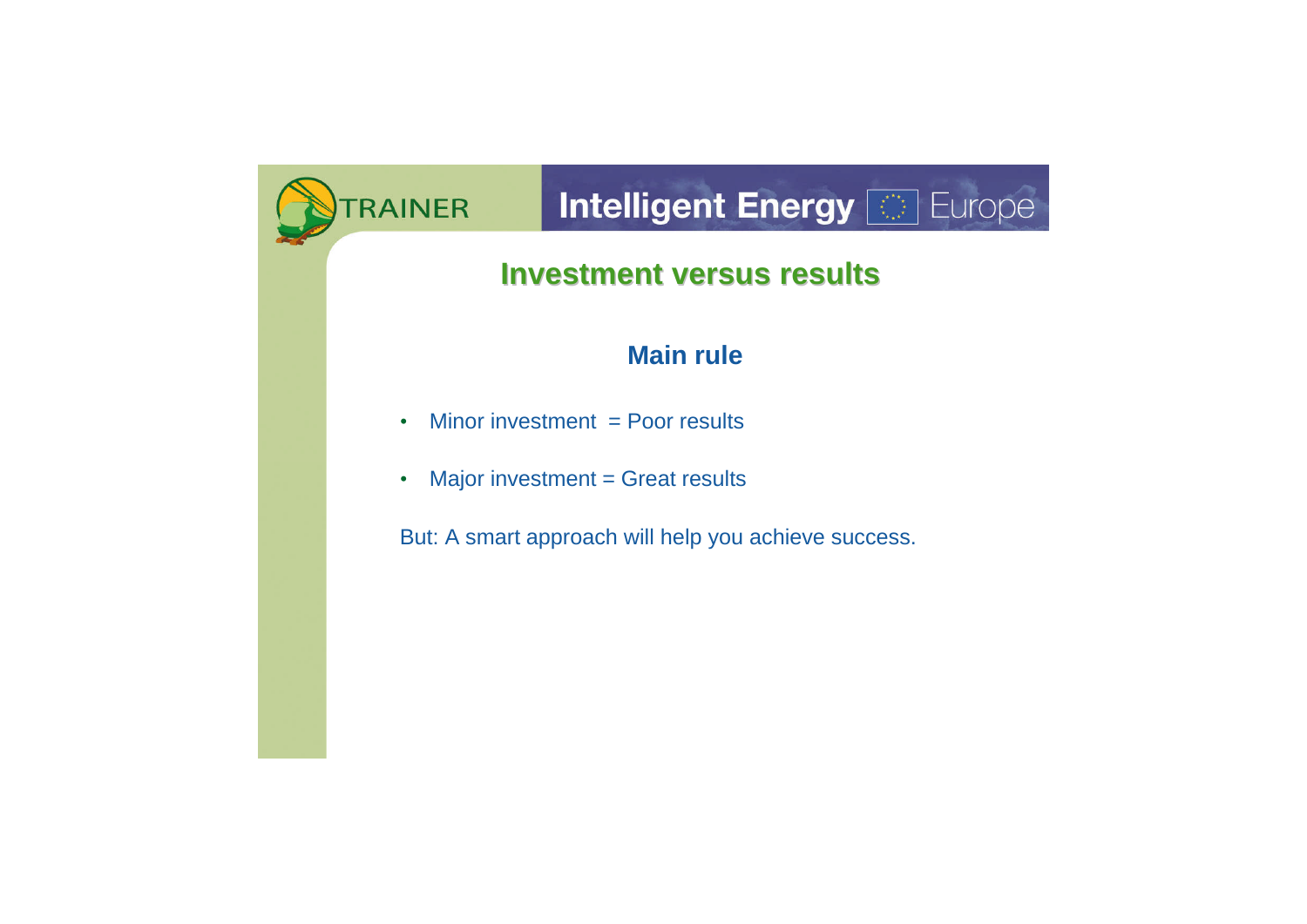## **Intelligent Energy [65] Europe**

### **Investment versus results**

### **Provide support to all actions**

- Involve the supervisor prior to action.
- Involve the target group from the beginning (e.g. train drivers).